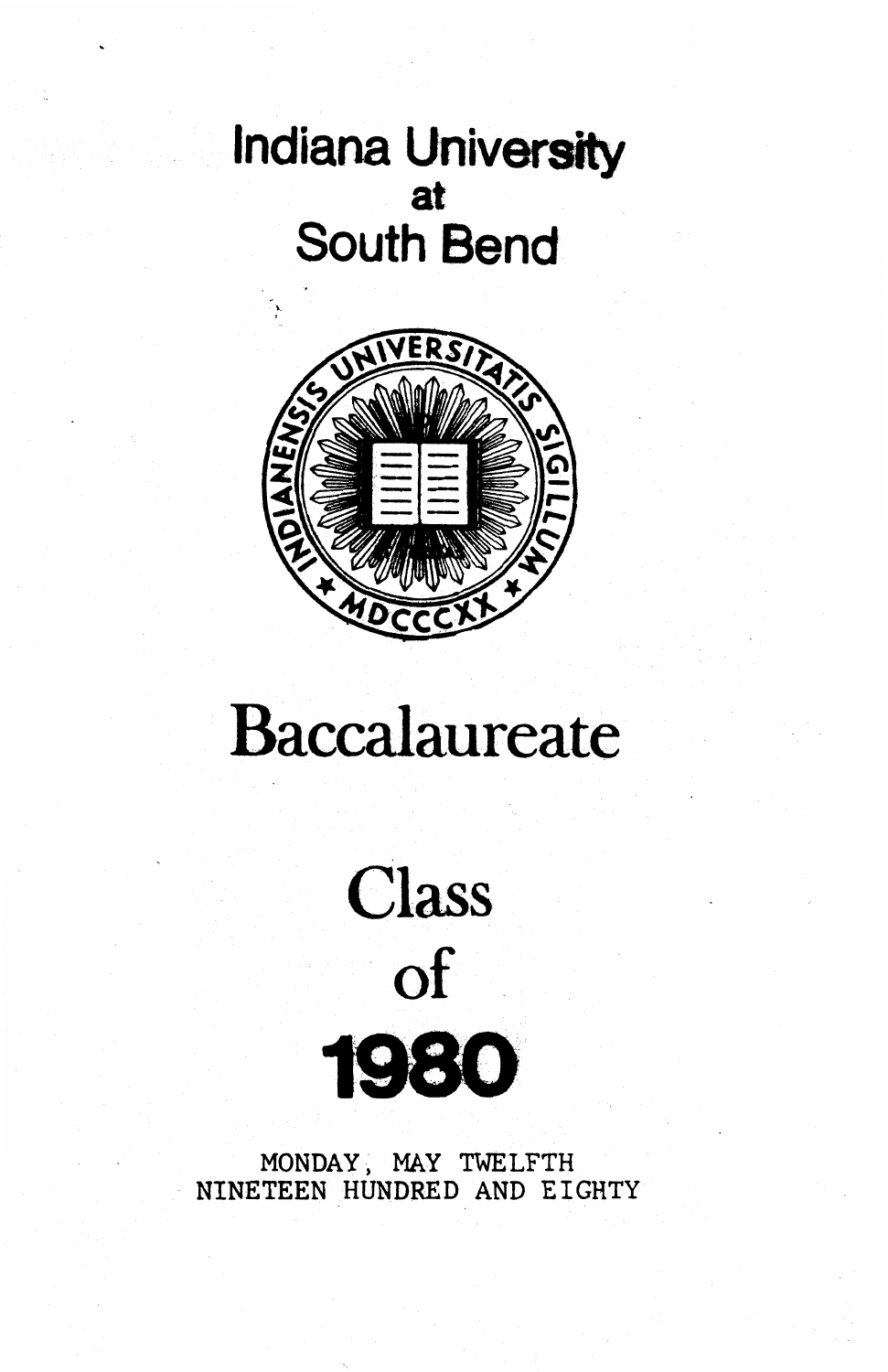#### INDIANA UNIVERSITY AT SOUTH BEND

#### BACCALAUREATE PROGRAM

May Twelfth, Nineteen Hundred Eighty

Seven O'Clock

Chancellor Lester M. Wolfson, Presiding

Invocation . . . . Reverend Lawrence A. Kramer  $\cdot$ Department of Campus Ministry Diocese of Fort Wayne-South Bend

Interlude . . . . Divertimento in B Flat Major . . . . . . . Haydn Allegro con spirito Andante quasi Allegretto Menuetto Rondo: Allegretto

Natalie Hendricks, flute Betsy Colapietro, clarinet Ruthann Kehr, oboe Ellen Lindsay, bassoon Larry Laskowski, horn

. . . Chancellor Wolfson Litany  $\ldots$  . . . . (Words are printed on the opposite page)

Former Mayor of Mishawaka

Benediction . . . . . . . . Dr. Patricia Bowen First Unitarian Church South Bend, Indiana

A reception will follow - Reception Area - Second Floor Everyone is welcome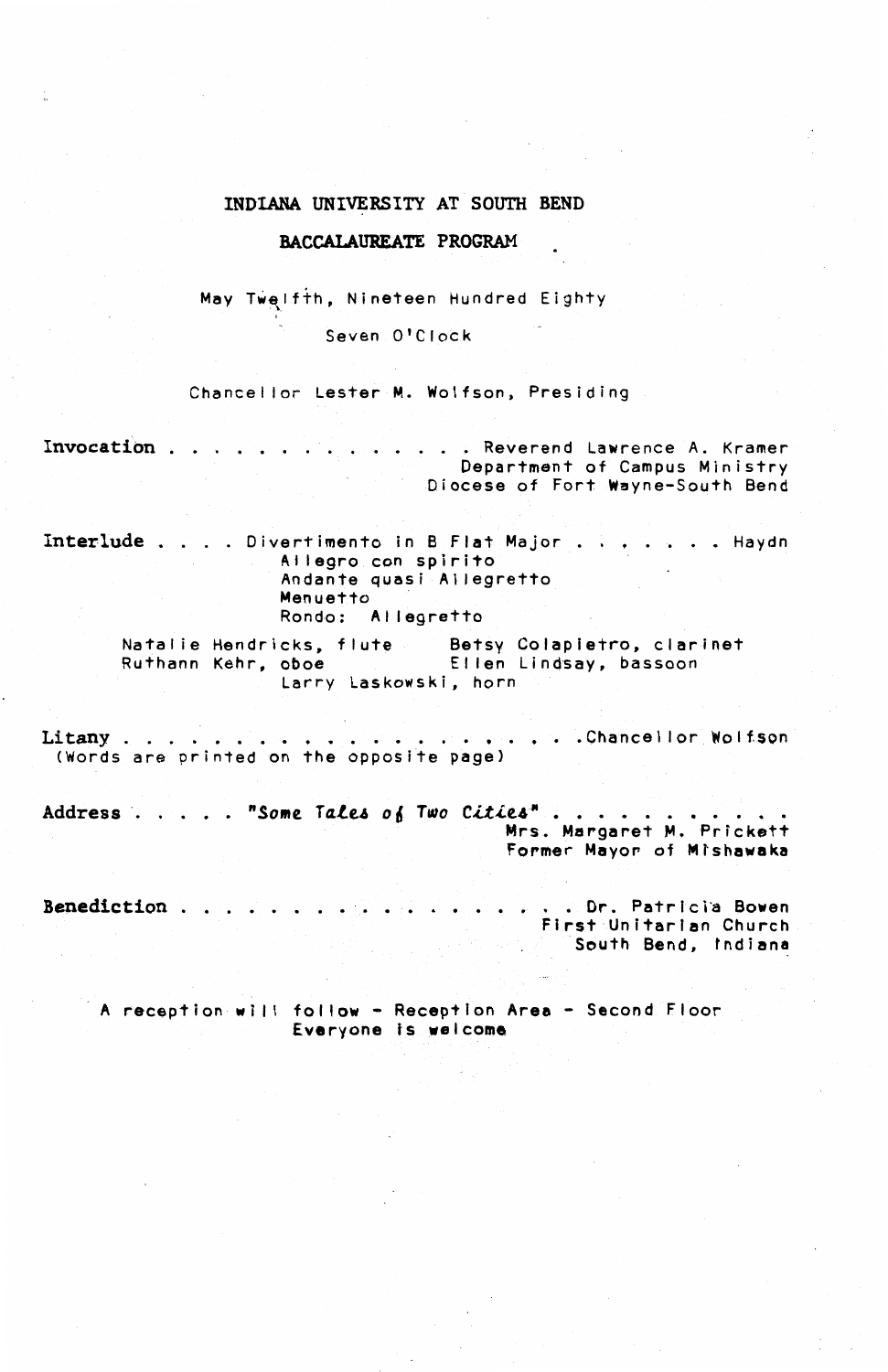#### LITANY

(The audience will respond with the underlined sections)

Almighty God, we give Thee most hearty thanks for the vision, the devotion to learning, the patience, and the industry of those men who made possible the establishment of this University to be a center of learning in the w

We give thanks to Thee, good Lord.

For the generations of teachers and scholars who have devoted their lives to the inculcation of sound learning and good manners and who have made this University to grow and develop into a great institution.

We thank Thee, good Lord.

For the thousands of students who have gone out from this University to give service, sometimes humble, sometimes exalted, to their communities, to this nation, and to the world,

We thank Thee good Lord.

For the members of this class, with all their hopes and aspirations, now about to graduate to assume their new duties as full citizens in a turbulent and challenging world,

We thank Thee, good Lord.

For all the parents and friends whose interest and encouragement and support and sacrifice have made possible this period of study and learning,

For these and all Thy many blessings, We give Thee thanks,  $\overline{0}$  Lord.

We pray Thee to keep us from false pride and arrogance, we remembering always that our knowledge is slight in comparison to the vastness of Thy wisdom and wide range of Thy universe.

We beseech Thee, good Lord.

We pray Thee that we all, and not least this graduating class, may be filled with the sense of obligation to use our learning, not for selfiah and narrow purposes, but for the service of mankind and for the development of greater wisdoa and truer underatanding of mankind and this world in which'we live.

We beseech Thee, good Lord.

•over-